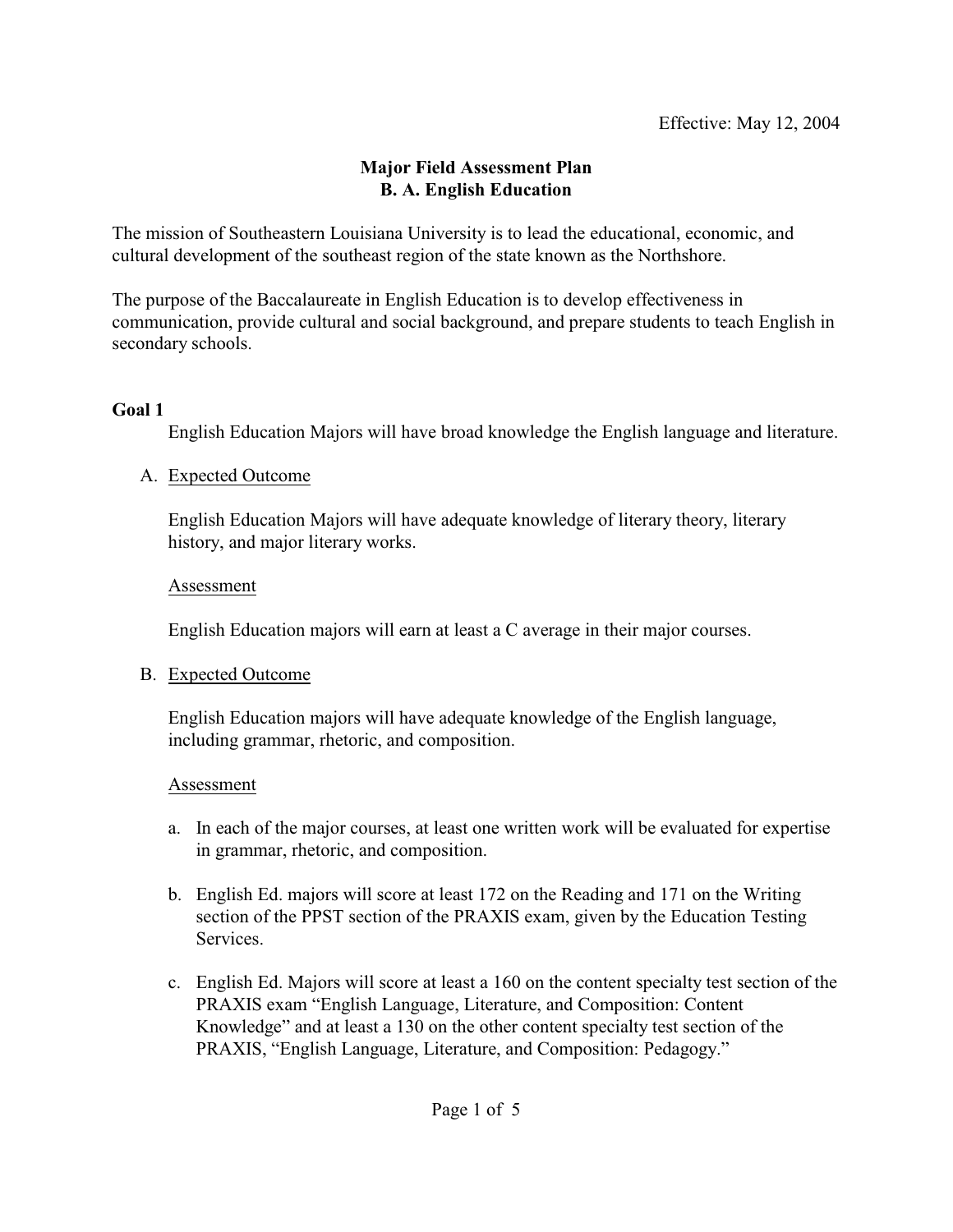## C. Expected Outcome

Majors will express satisfaction with the quality of instruction and the overall learning environment provided by the Department of English.

Assessment

Southeastern Exit Survey

# **Goal 2**

English Education majors will have the necessary skills to teach English in Secondary Schools.

# A. Expected Outcome

English Education majors will demonstrate knowledge of the principles of teaching composition and literature.

# Assessment

- a. English Education majors will make a C or better in English 467, "The Teaching of Writing," and in English 468, "The Teaching of Literature."
- b. 95% of the graduates will score at least a 3.0 on the appropriate indicators of the Student Teacher Evaluation and Professional Attribute Scale.
- c. Teacher candidates will demonstrate knowledge of language arts content and pedagogy by working in area schools for a minimum of 15 hours per semester in each of the following courses: English 312, 467, and 468. Candidates work with individuals, small groups, and large groups of students to provide them with assistance in reading/literature, grammar and composition. The candidates are monitored and evaluated by both the classroom teacher and a supervisor from the English department at the University.

# B. Expected Outcome

English Education majors will demonstrate knowledge of the noninstructional aspects of education such as human growth and development, learning theories, history and philosophy of public education, and technology for the classroom.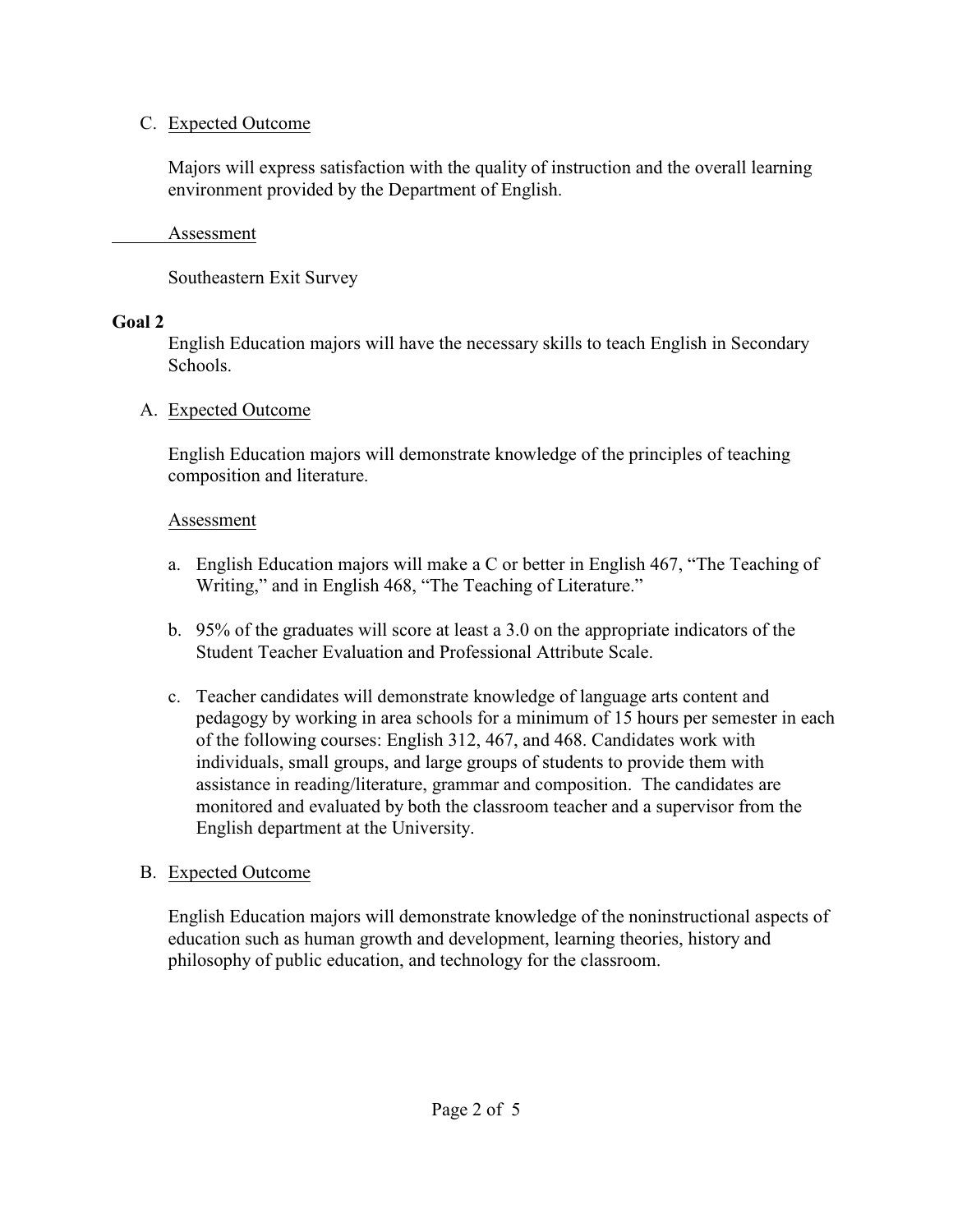#### Assessment

English Education majors will score at least 161 on the "Principles of Leaning and Teaching  $(7-12)$ ."

#### C. Expected Outcome

English Education majors will be able to implement planning, managerial, and evaluation techniques in the classroom.

#### Assessment

95% of the graduates will score at least a 3.0 on the appropriate indicators of the Student Teacher Evaluation and Professional Attribute Scale.

## **Goal 3**

English Education majors will demonstrate necessary skills to engage in scholarly research in the area of English.

#### A. Expected Outcome

English Education majors will be able to use the major indices and library resources pertinent to research in English and other appropriate fields.

#### Assessment

80% of English Education majors will earn a B or better in LS 102.

## B. Expected Outcome

English Education majors will be able to analyze intelligently and critically both prose and verse.

## Assessment

Majors will successfully complete at least twelve hours of English courses which emphasize critical analysis of prose and poetry and will compose a critical essay or research paper all of these courses.

## C. Expected Outcome

English Education majors will acquire thorough knowledge and skill in the use of MLA documentation format.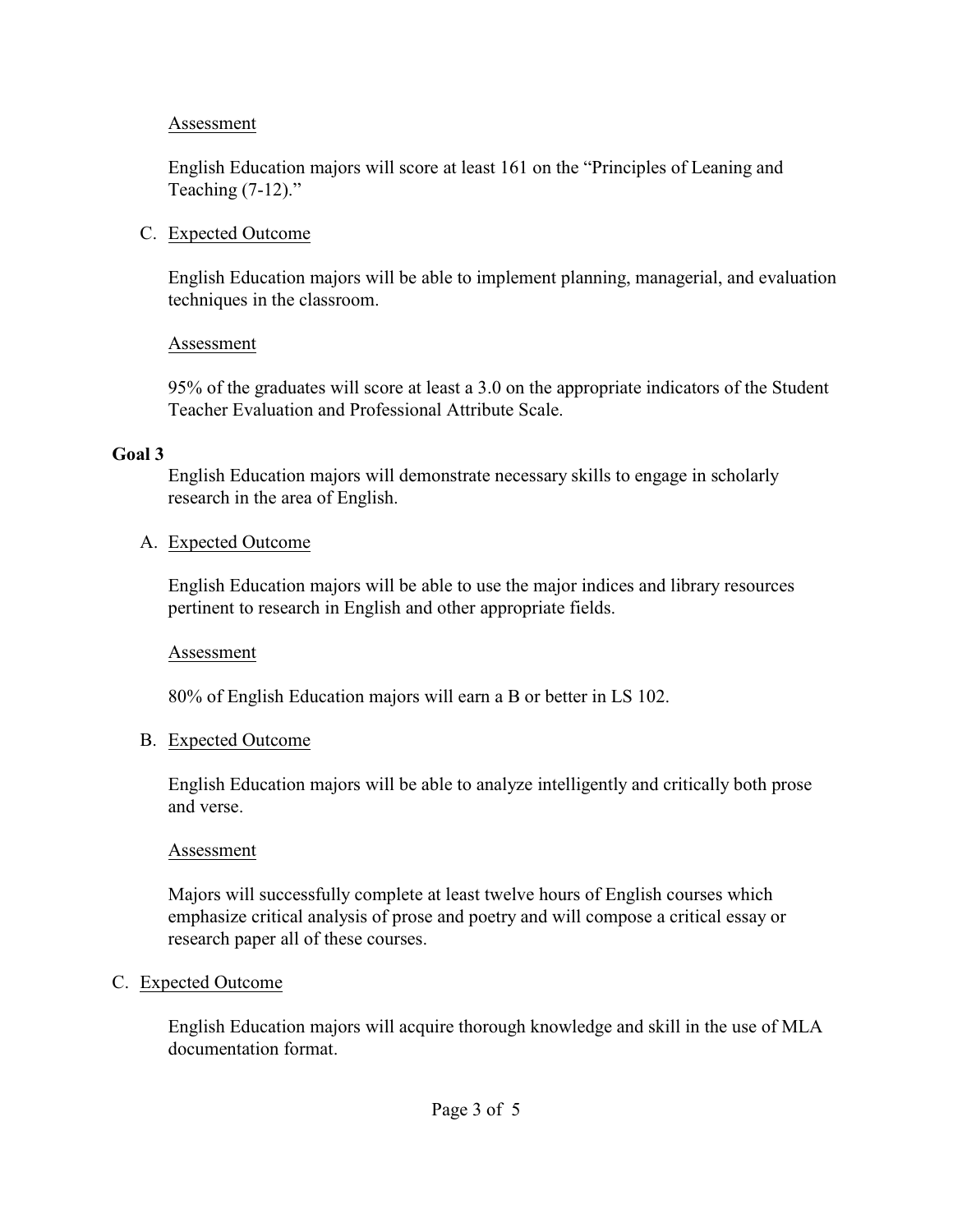#### Assessment

Every paper assigned in the major classes beginning with English 102 will be evaluated carefully for correct use of MLA documentation.

#### **Goal 4**

English Education majors will be qualified to teach in secondary schools.

# A. Expected Outcome

At least 50% of English Education majors will be offered teaching positions within their qualified fields within six months after graduation.

## Assessment

Southeastern Survey of Undergraduate Degree Alumni

# **Goal 5**

English Education majors will possess cultural knowledge and global awareness through reading, research, and field experience.

# A. Expected Outcome

English Education majors will acquire knowledge of other countries, governments, cultures, peoples, languages, and histories through a study of literature.

## Assessment

Students have the opportunity to choose from a wide variety of multi-cultural and ethnic literatures, including English 121H (Ancient Epic), 122H (Modern Epic), 230 (World Literature), 231 (British Literature), 291H (Tragedy and Comedy), 292H (Modern Fiction), 301 (English Literature to the Restoration), 303 (English Literature from the Restoration), 310 (Black Writers), 331 (Shakespeare: Comedies and Romances), 332 (Shakespeare: Tragedies and Histories), 351 (Literature in Translation to the Renaissance), 352 (Literature in Translation from the Renaissance to the Present), 374 (Literature and Film), 392 (Native American Literature), 411/506 (English Novel), 412/507 (The Continental Novel), 429/527 (Woman's Literature), more specific upperlevel classes in British and World Literature, 480/580 (Non-European Literature), and 415 Special Topics courses which explore such global topics as ethnic literature, gender issues in literature, and specific global literary influences like the Vietnam War.